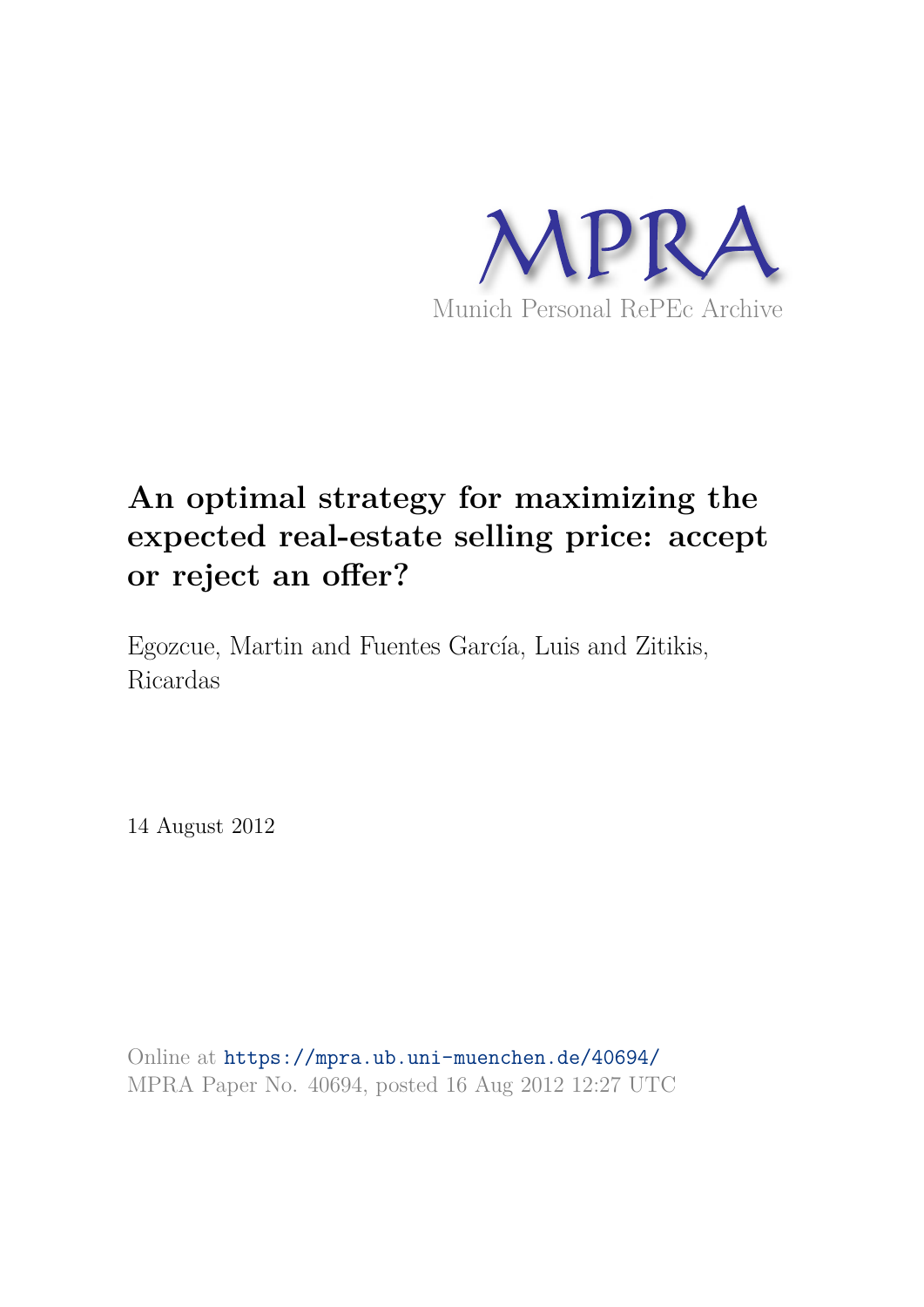## An optimal strategy for maximizing the expected real-estate selling price: accept or reject an offer?

#### Martín Egozcue<sup>1</sup>

*Facultad de Ciencias Sociales, Universidad de la Rep´ublica, Uruguay, Montevideo 11200, Uruguay, and*

*Accounting and Finance Department, Norte Construcciones, Punta del Este, Maldonado 20100, Uruguay*

#### Luis Fuentes García

*Departamento de M´etodos Matem´aticos e de Representaci´on, Universidade da Coru˜na, 15001 A Coru˜na, Spain*

#### Ričardas Zitikis

*Department of Statistical and Actuarial Sciences, University of Western Ontario, London, Ontario N6A 5B7, Canada*

Abstract. Motivated by a real-life situation, we put forward a model and then derive an optimal strategy that maximizes the expected real-estate selling price when one of the only two remaining buyers has already made an offer but the other one is yet to make. Since the seller is not sure whether the other buyer would make a lower or higher offer, and given no recall, the seller needs a strategy to decide whether to accept or reject the first-come offer. The herein derived optimal seller's strategy, which maximizes the expected selling price, is illustrated under several scenarios, such as independent and dependent offers by the two buyers, and for several parametric price distributions.

*Keywords and phrases*: Real estate; Optimal strategy; Decision theory; Uncertainty; Two-envelope problem.

<sup>1</sup>Corresponding author. E-mail: egozcuemj@gmail.com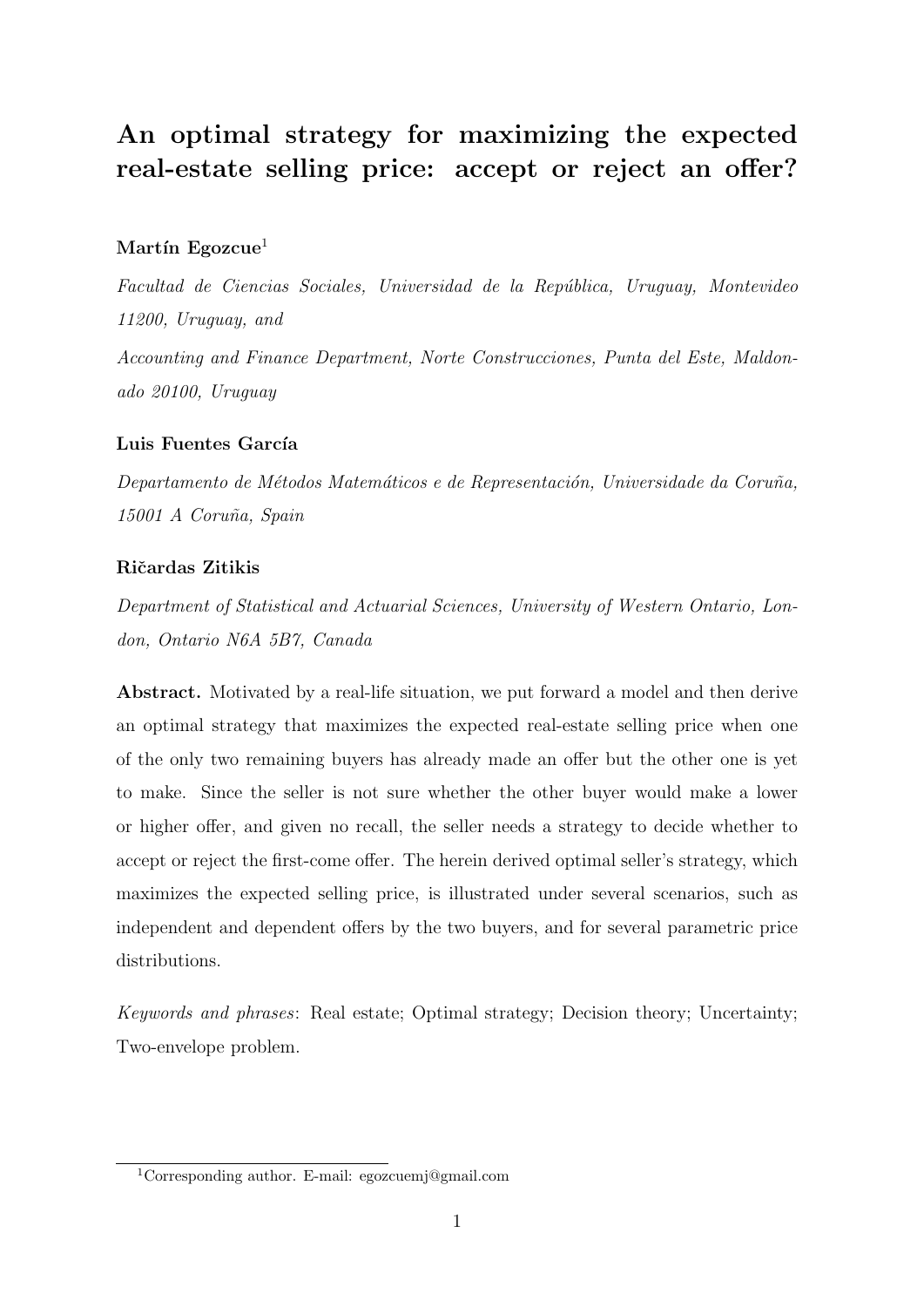## 1 Introduction

#### 1.1 The motivating problem

The following problem has been posited by a real estate brokerage to the authors of this paper.

The seller of a house – whether on his own or with the help of a real estate agent, or perhaps both (cf., e.g., Salant 1991) – sets a list price of the house and requests the sales agent to proceed with the sale. We refer to, e.g., Zorn and Larsen (1986), Miceli (1989), Larsen and Park (1989), and Jares et al. (2000), and references therein, on how to provide incentives for real estate sales agents to act in the best interests of home sellers.

A number of buyers, some serious and others just curious, view the house, and perhaps even make exploratory offers, which the seller can use to revise his reservation price as explained by, e.g., Read (1988). After some time, the sales agent tells the seller that the matter has reached the stage when there are left only two serious buyers. Naturally, some bargaining would take place.

Denote the two buyers by the first letters of their (fictional) names,  $L$  and  $H$ , and we do not know, though perhaps attempt to guess, which of the two would be the first to make an offer. Let  $X_L$  and  $X_H$  be the (random) sale prices if the house is to be sold to L or H, respectively. After realizing one of the prices, either  $X_L$  or  $X_H$  but we do not know which of the two, the seller needs to decide whether to accept the first-come offer or reject it and then bargain with the remaining buyer.

The seller is aware of the fact that if he rejects the first-come offer, then the firstcome buyer would exit the process due to reasons such as buying another house, or simply because of getting his ego hurt, as is quite often the case in such situations. Hence, there is no recall, and thus if rejected, the buyer exits the process and leaves the seller with only one buyer, whose offered price, perhaps after some bargaining, would be accepted as the final selling price.

The seller wants to have a selling strategy, which needs to be determined prior to acting on the first-come offer. The need for such a strategy arises because the seller feels, naturally, that one of the two offers is likely to be higher than the other one, but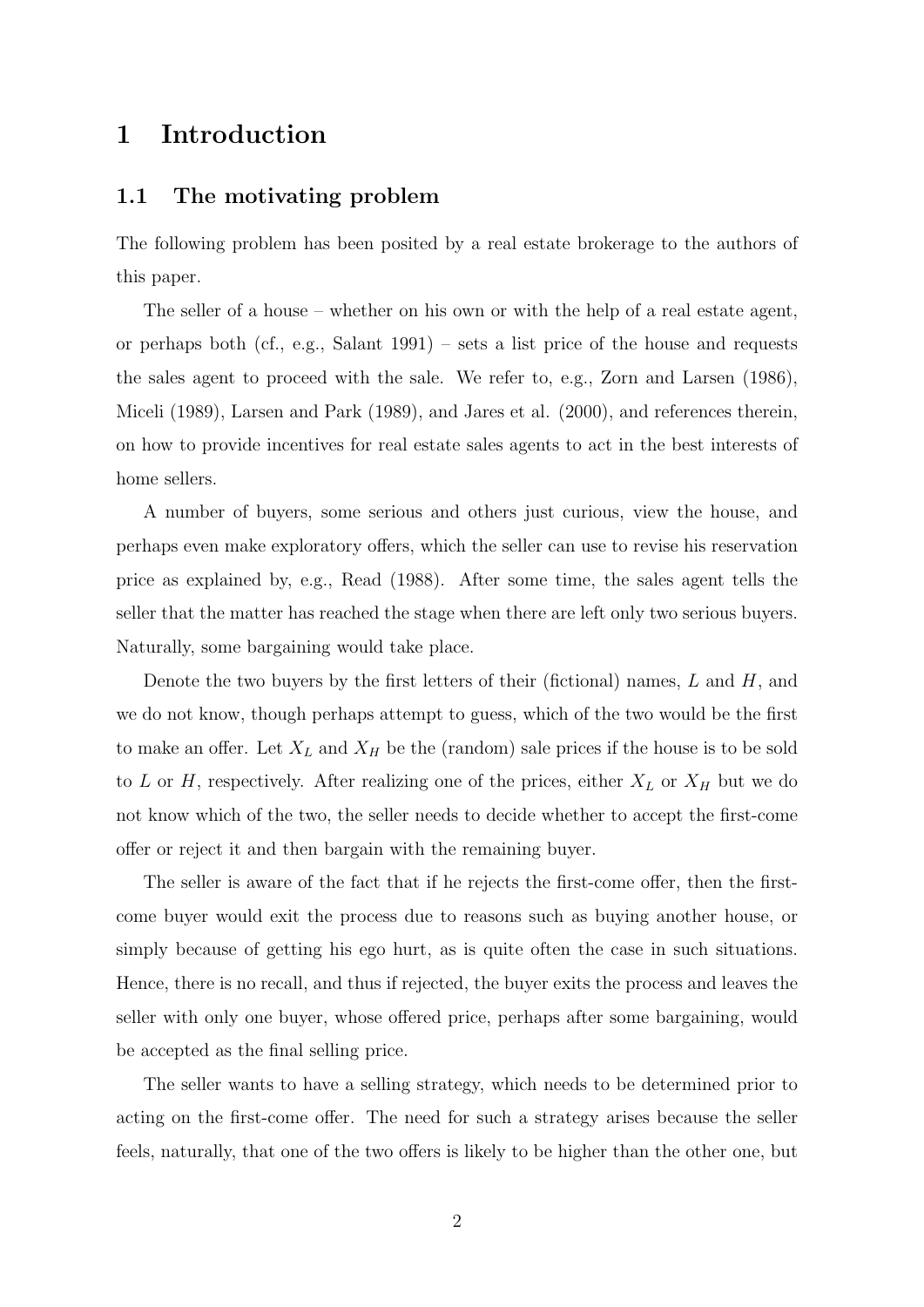he does not know which of them – the higher or the lower – will come first. Hence, accepting or rejecting the first-come offer is a crucial step for the seller, and the aim of the present paper is to offer an optimal strategy for the seller who wishes to maximize the expected selling price. We call the strategy *maximizing*.

Our research of the literature, especially of that concerned with strategies in the real estate business (Subsection 1.2 below), has revealed that the above formulated problem does not really fit into the models considered so far. Certainly, we have greatly benefited from the literature, but the closest solution to our problem has turned out to be related to problems, or puzzles, on the theme "which of the two numbers is larger when only one of them is shown to you?" Here we mention only two such problems: the two-envelope problem and the secretary problem, with more details and references to be provided later in this paper.

#### 1.2 A glimpse of the real-estate literature

Optimal strategies for selling assets in general, and thus real estate in particular, have been actively studied in the literature (e.g., DeGroot 1970; Albright 1977; Riley and Zeckhauser 1983; Rosenfield et al. 1983). Some works assume that the seller receives a sequence of random bids arriving in a stochastic manner. Some assume that rejected offers are not lost (recall), and others that they are lost (no recall). Some assume that the distribution of offers is known, and others that it is not. It is quite often assumed that the bids are independent and identically distributed random variables. A number of authors derive stopping-type rules that lead to best strategies for selling assets. Rosenfield et al. (1983) provide a list of selling strategies within various frameworks.

Building upon, and extending, several earlier works (e.g., Stigler 1961; Nelson 1970) on the economics of information, Gastwirth (1976) has investigated the problem of consumer search for information about price and quality of goods. He explores a sequential procedure as a search strategy, which essentially suggests searching until a price below a threshold has been found. Gastwirth (1976) explores the effects of various distributions of prices (with bounded and unbounded supports) on the search length, as well as the effects of possible dependencies between the prices. Recently, Deng et al. (2013) have analyzed the reservation and asking prices, putting an emphasis –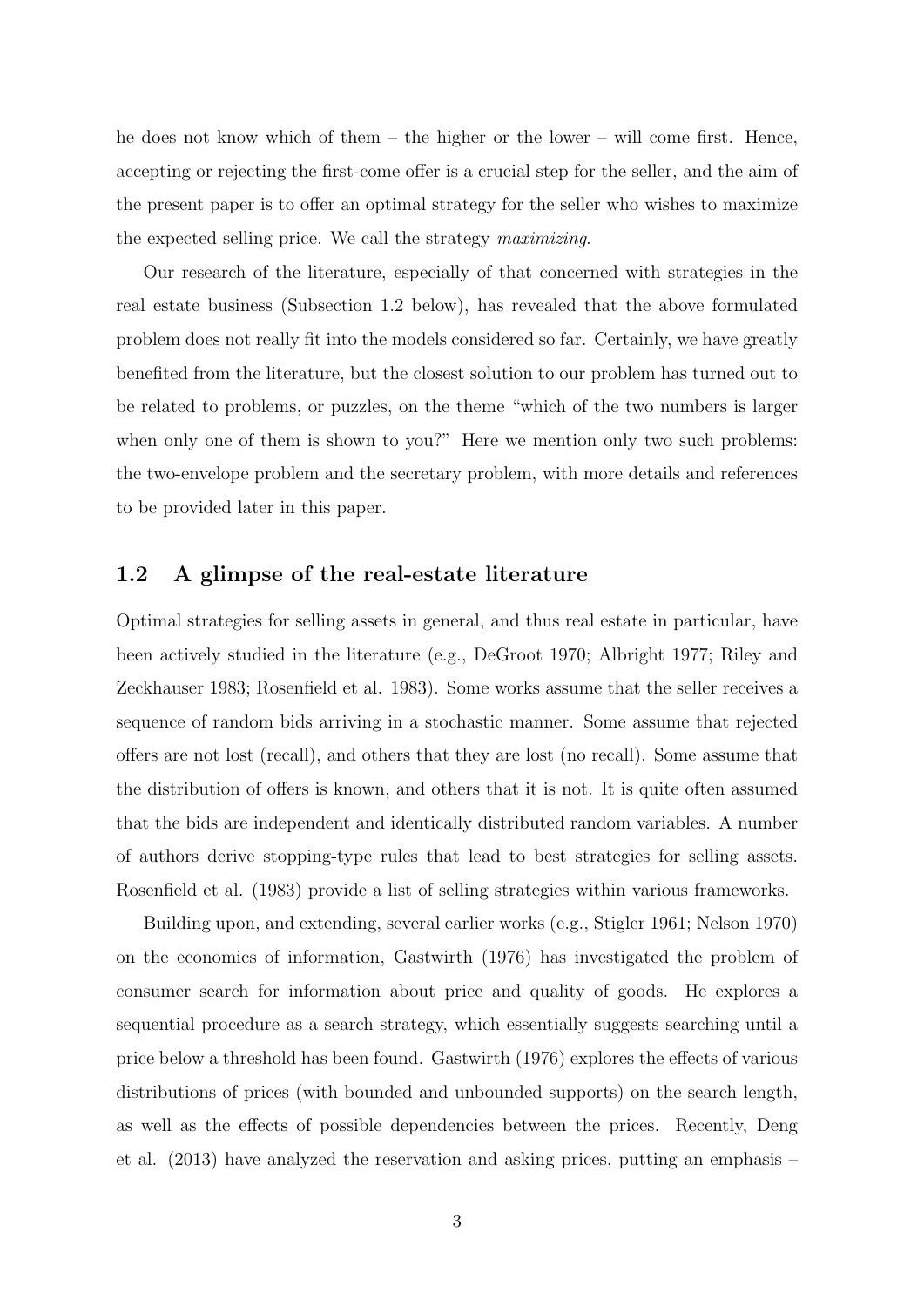articulated already by Stigler (1961) – on the dispersion of prices and also investigating, among other things, the influence of the dispersion on pricing strategies that maximize the return from search.

Naturally, the distribution of prices plays a pivotal role. It has been shown, for example, that the upper bound of the distribution support may coincide with the listing price, but it may also exceed it. The list price can be determined by the seller himself or with the help of a broker (cf., e.g., Salant 1991). The price can also be predicted – with some success – by inflating previous house selling prices (e.g., Brint 2009).

It should be noted that setting the 'right' list price is a complex task and plays a pivotal role in determining factors such as the time on the market (known as TOM) and the price of the property. These effects of the list price have been explored theoretically as well as using empirical evidence by Yavas and Yang (1995), Arnold (1999), Anglin et al. (2003), among others. In the case of a sequential search with recall, Cheng et al. (2008) have derived a closed form formula of the TOM and the price, and they have shown in particular that the two quantities follow a nonlinear positive relationship.

Sirmans et al. (1995) have examined the prices of quickly selling houses. Their model assumes that bids are independent and identically distributed random variables. Following Lippman and McCall (1976), who suggest and explore a model of job search based on wage amounts, Sirmans et al. (1995) use a stopping rule as the seller's strategy: accept the first bid if it is larger than the reservation price and reject it otherwise. The authors analyze various quantities such as the optimal reservation price and how it is affected by holding costs and seller's information about the distribution of offers.

Glower et al. (1998) have studied how seller's motivation influences the selling time, list and final prices. In particular, they have investigated five factors that affect the seller's motivation: 1) the seller has a moving plan at the date of the price listing, 2) the seller has accepted a new employment prior to the time of the listing, 3) the seller has made an offer or bought another house at the time of the listing, 4) the sale is atypical, and 5) the seller has set an incorrect price. The model of Glower et al. (1998) is without recall, and the number of received offers is not limited.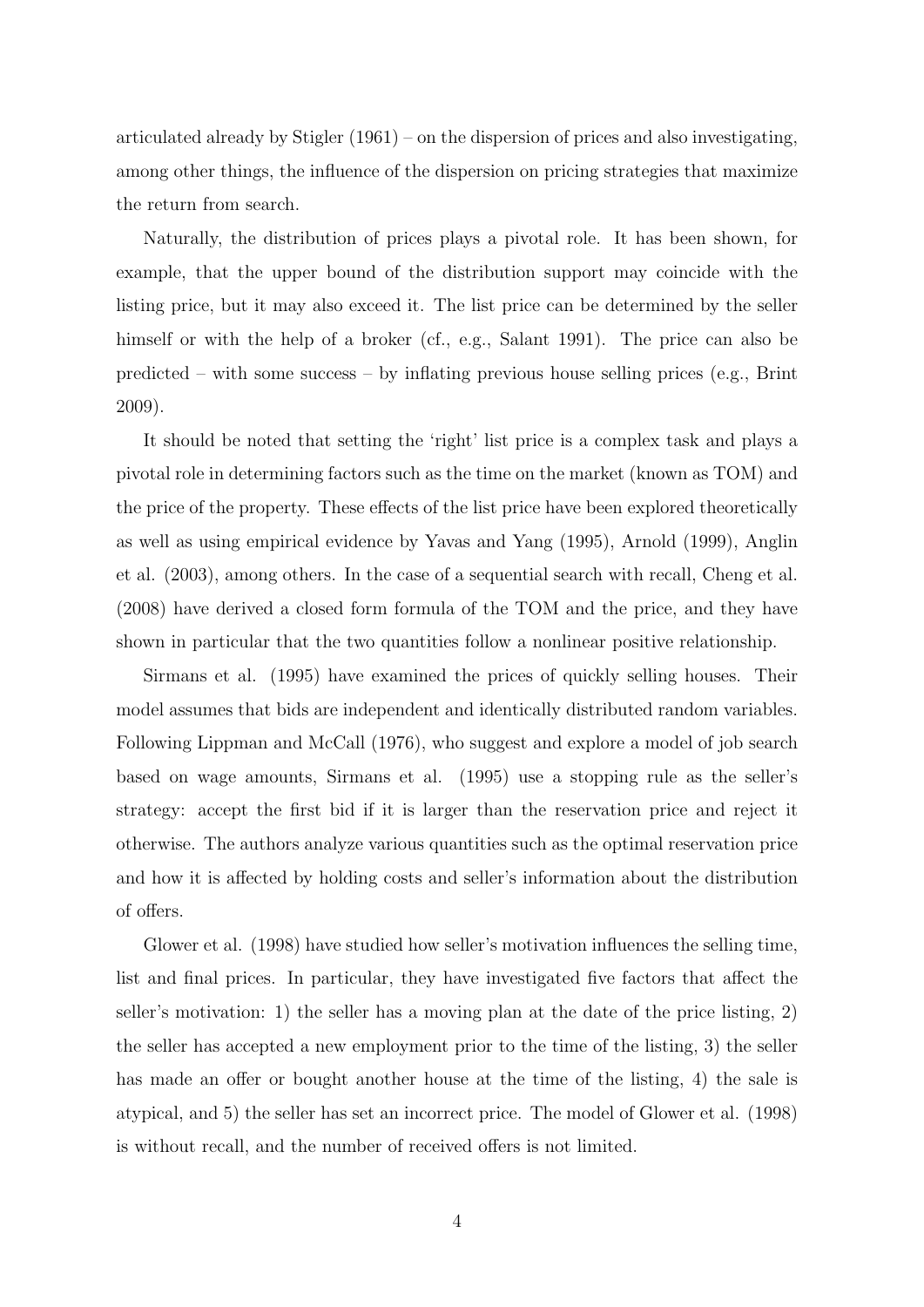Related to the 'motivational paradigm,' Anglin (2004) has studied optimal strategies for households that must sell one house in order to buy another. Arnold (1999) has derived optimal asking and reservation prices. The model of Arnold (1999) assumes that the seller faces buyers arriving according to the Poisson process with some intensity, and that the asking price, which serves as a starting price in the bargaining process, affects the intensity of the arrival of potential buyers. Biswas and McHardy (2007) have studied fixed-price and asking-price strategies for selling assets in uncertain markets, as well as the determination of associated price discounts.

Naturally, earlier derived selling strategies as well as those to be explored later in this paper hinge on price distributions and other factors. A number of price distributions have been proposed in the literature. For example, Horowitz (1992) puts forward a theory of seller's behaviour, suggests a distribution of (random) bids, derives optimal list and reservation prices, and explains why there are list prices in the housing market and why bids can sometimes be above the corresponding list prices.

Bid or price distributions can be with finite or infinite supports. In Gastwirth (1976), for example, we find uniform, triangular, and normal distributions. We can also argue in favour of the lognormal distribution, but Ohnishi et al. (2011) explain why the heavier tailed Pareto distribution might be better. In Section 3 below, we shall use some of these distributions to illustrate our proposed optimal threshold-type strategies for selling real estate.

Certainly, we have not attempted to give here a general literature overview on the topic, which is vast and spans through numerous journals on real estate, decision theory, economics, operations research, management science, and other areas. However, we hope to have provided a glimpse of those aspects that have been discussed in the literature and – in one way or another – have profoundly influenced our thinking on, and the solution of, the motivating problem formulated above.

The rest of the paper is organized as follows. In Section 2, we put forward a probabilistic model that corresponds to our motivating example, and we also formulate natural and practically sound assumptions under which we derive a formula for the expected selling price. The formula leads to a maximizing seller's strategy in Section 3, where we explore two important cases in detail: 1) the (random) prices  $X_L$  and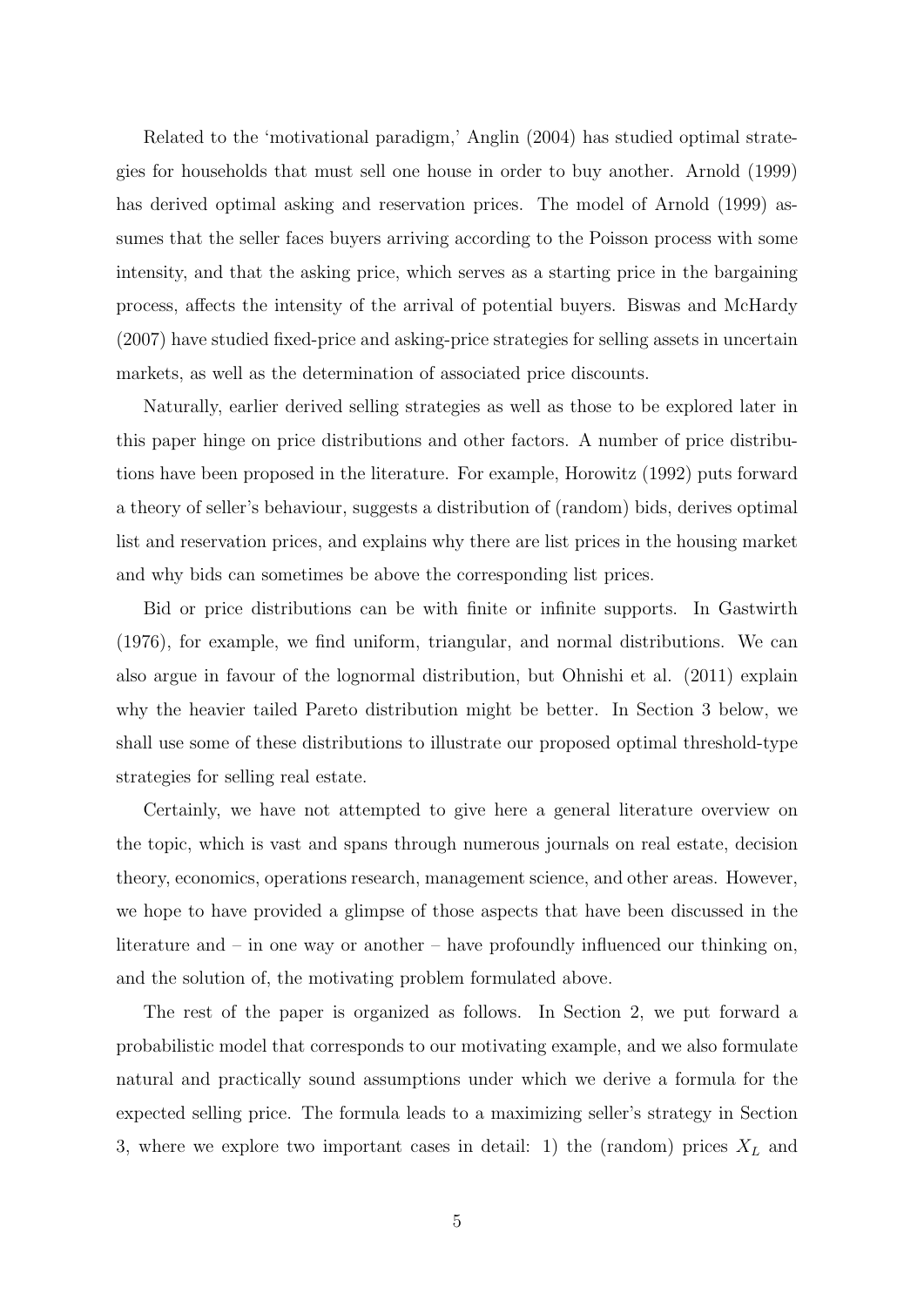$X_H$  are independent, though not necessarily identically distributed, and 2) the prices are tied by a dependency relationship. Similarly to the optimal sequential stoping strategies noted earlier, we shall see in Section 3 that in both cases 1) and 2), we also arrive at optimal threshold-type strategies: reject the first-come offer if it is below a certain threshold and accept it otherwise. Our developed theory provides a constructive definition of the threshold, which can thus be calculated or estimated in practice.

### 2 The model and the main theorem

As noted earlier, we do not know which of the two,  $L$  or  $H$ , will buy the house, as the outcome depends on factors such as who is going to offer first and at what price, and whether the seller accepts or rejects the first-come offer.

Under this uncertainty, we are interested in maximizing the expected selling price  $\mu_X = \mathbf{E}[X]$  which naturally depends on a certain seller's strategy. We want to know this strategy.

We shall next introduce some fairly natural assumptions that will facilitate the tractability of the aforementioned maximization problem.

#### 2.1 Main assumptions

Let  $O_1$  be the random variable that takes on the two 'categorical' values L and H: if  $O_1 = L$ , then the first-come offer is by the buyer L, but if  $O_1 = H$ , then the first-come offer is by  $H$ .

Next, let  $R_1$  be the random variable of rejecting the first-come offer, that is,  $R_1$ takes on the 'categorical' value Y ('yes') if the first-come offer is rejected, and on the value  $N$  ('no') otherwise.

**Assumption 2.1** Whether the first-come offer  $O_1$  is made by L or H does not depend on the (random) prices  $X_L$  and  $X_H$ .

From the mathematical point of view, Assumption 2.1 means that the conditional probability  $P[O_1 = L | X_L, X_H]$  is equal to the unconditional probability

$$
p := \mathbf{P}[O_1 = L]
$$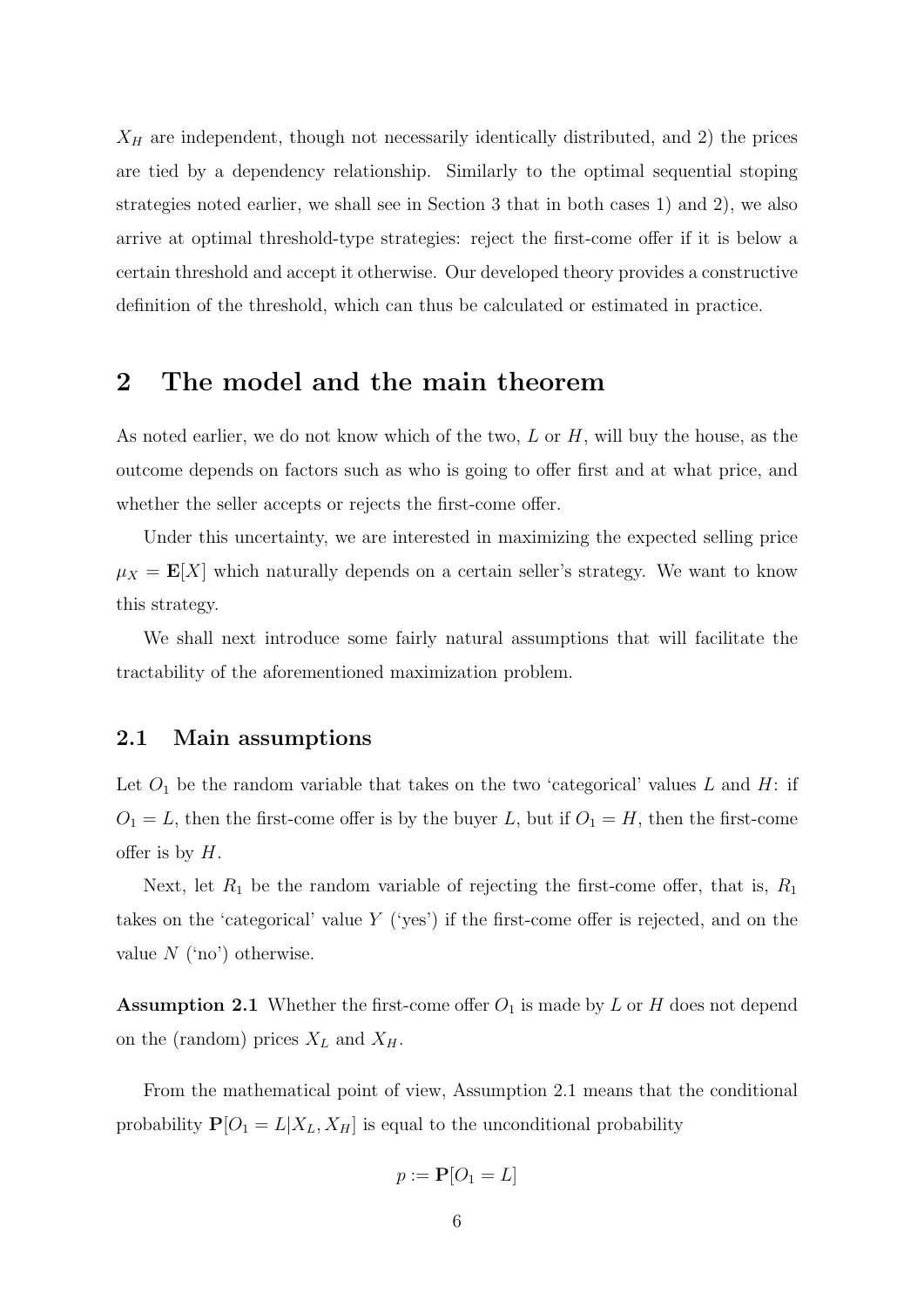of the first-come offer by L. (We use  $\dot{ }:=$ ' when we want to emphasize that the equality is by definition.) Consequently, the probability  $P[O_1 = H | X_L, X_H]$  of the first-come offer by H given the prices  $X_L$  and  $X_H$  is equal to the unconditional probability  $P[O_1 = H]$ ; the latter is equal to  $1 - p$ .

Assumption 2.2 The probability of rejecting the first-come offer depends *only* on the amount that the first-come buyer offers.

Hence, for example, the probability  $P[R_1 = Y | X_L = x, X_H = y, O_1 = H]$ , which can be rewritten as  $\mathbf{P}[R_1 = Y | X_L = x, X_{O_1} = y, O_1 = H]$ , is equal to

$$
\mathcal{S}(y) := \mathbf{P}[R_1 = Y | X_{O_1} = y].
$$

We call S the seller's strategy function, or simply the seller's strategy. Hence,  $S(y)$ is the probability of rejecting the first-come offer of size  $y$  irrespectively of whether L or H makes the offer. Analogous arguments under Assumption 2.2 imply that  $P[R_1 = N | X_L = x, X_H = y, O_1 = L]$  is equal to  $1 - S(x)$ .

Finally, we introduce the benchmark expected price, or BEP for short, which is the expected selling price if we were always to accept the first-come offer:

$$
BEP = p \mathbf{E}[X_L] + (1-p) \mathbf{E}[X_H].
$$

Obviously, BEP is a 'strategy-less' quantity.

In the next subsection we shall look at the difference between  $\mu_X$  and BEP, where the seller's strategy  $S$  will play a crucial role.

#### 2.2 The main theorem

Depending on the seller's strategy  $S$ , the expected selling price  $\mu_X$  might be higher or lower than the strategy-less BEP. The following theorem specifies the strategy risk parameter (SRP), which is the difference between  $\mu_X$  and BEP.

**Theorem 2.1** *The expected selling price*  $\mu_X$  *is the sum of the strategy-less BEP and the strategy-dependent parameter*

$$
SRP(S) := p \mathbf{E} \Big[ S(X_L) \big\{ \mathbf{E} [X_H | X_L] - X_L \big\} \Big] + (1 - p) \mathbf{E} \Big[ S(X_H) \big\{ \mathbf{E} [X_L | X_H] - X_H \big\} \Big],
$$

*which we call the strategy risk parameter (SRP).*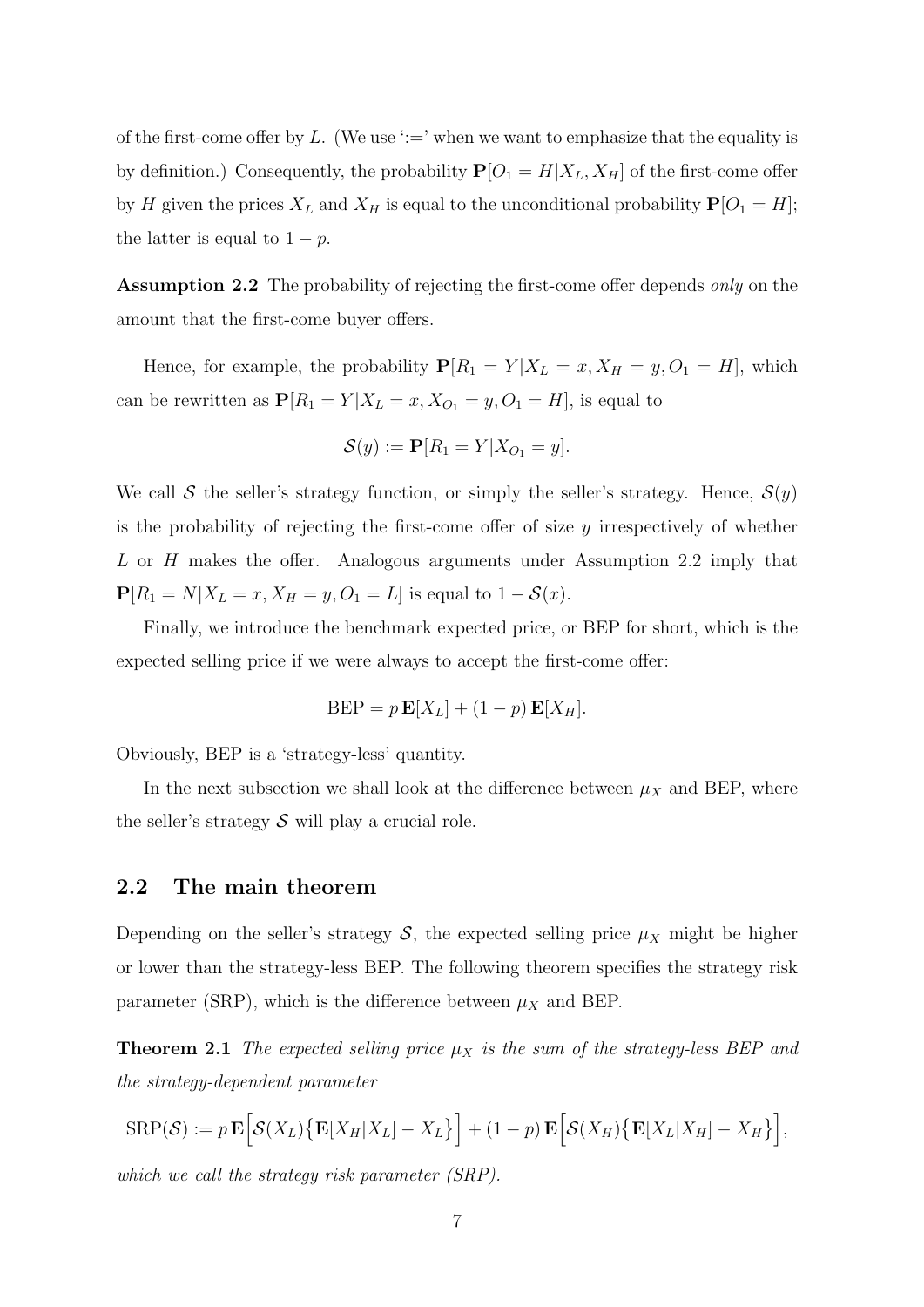With the help of Theorem 2.1, we can now aim at deriving a strategy  $S$  that maximizes  $\text{SRP}(\mathcal{S})$  and thus, in turn,  $\mu_X$ . We shall illustrate this task in detail in Section 3 below. At the moment we note, for example, that when the prices  $X_L$  and  $X_H$  are independent, then Theorem 2.1 gives the equation

$$
\mu_X = \text{BEP} + p \mathbf{E} [\mathcal{S}(X_L)] \mathbf{E}[X_H] + (1 - p) \mathbf{E} [\mathcal{S}(X_H)] \mathbf{E}[X_L] - p \mathbf{E} [\mathcal{S}(X_L) X_L] - (1 - p) \mathbf{E} [\mathcal{S}(X_H) X_H].
$$
 (2.1)

When  $X_L$  and  $X_H$  are dependent, and assuming for the sake of concreteness that  $X_H = 2X_L$  as is the case in the two-envelope problem (details in the last paragraph of this section), we have from Theorem 2.1 that

$$
\mu_X = \text{BEP}_2 + p \mathbf{E}[X_L \mathcal{S}(X_L)] - (1 - p) \mathbf{E}[\mathcal{S}(2X_L)],\tag{2.2}
$$

where  $BEP_2 = (2 - p) \mathbf{E}[X_L]$ , which is called the benchmark base return by McDonnell and Abbott (2009). More generally, when  $X_H = \alpha X_L$  for a constant  $\alpha > 1$ , then

$$
\mu_X = \text{BEP}_{\alpha} + (\alpha - 1)p \mathbf{E}[X_L \mathcal{S}(X_L)] - (\alpha - 1)(1 - p) \mathbf{E}[\mathcal{S}(\alpha X_L)] \tag{2.3}
$$

with the benchmark expected price  $BEP_{\alpha} = (\alpha - (\alpha - 1)p) \mathbf{E}[X_L]$ . Obviously, equation (2.3) implies (2.2) by setting  $\alpha = 2$ .

We conclude this section by recalling that in the two-envelope problem there are two individuals: a host and a player. The host randomly chooses an amount  $X_L$  of money and places it into one envelope and also places twice the amount (i.e.,  $X_H = 2X_L$ ) into another envelope. The two envelopes are indistinguishable. The player needs to decide whether to keep the received envelope or exchange it into another one. Once a decision has been made, the game is over and the host and the player keep the money that they find in their respective envelopes.

For an optimal strategy in this game, which has greatly influenced our present research, we refer to McDonnell and Abbott (2009), and McDonnell et al. (2011). It should be noted that there are many ways in which the two-envelope problem can be formulated, and the literature on the topic is vast. The assumptions of McDonnell and Abbott (2009) may not conform with all available versions of the two-envelope problem, but the framework of the noted paper has played a pivotal role in our current research.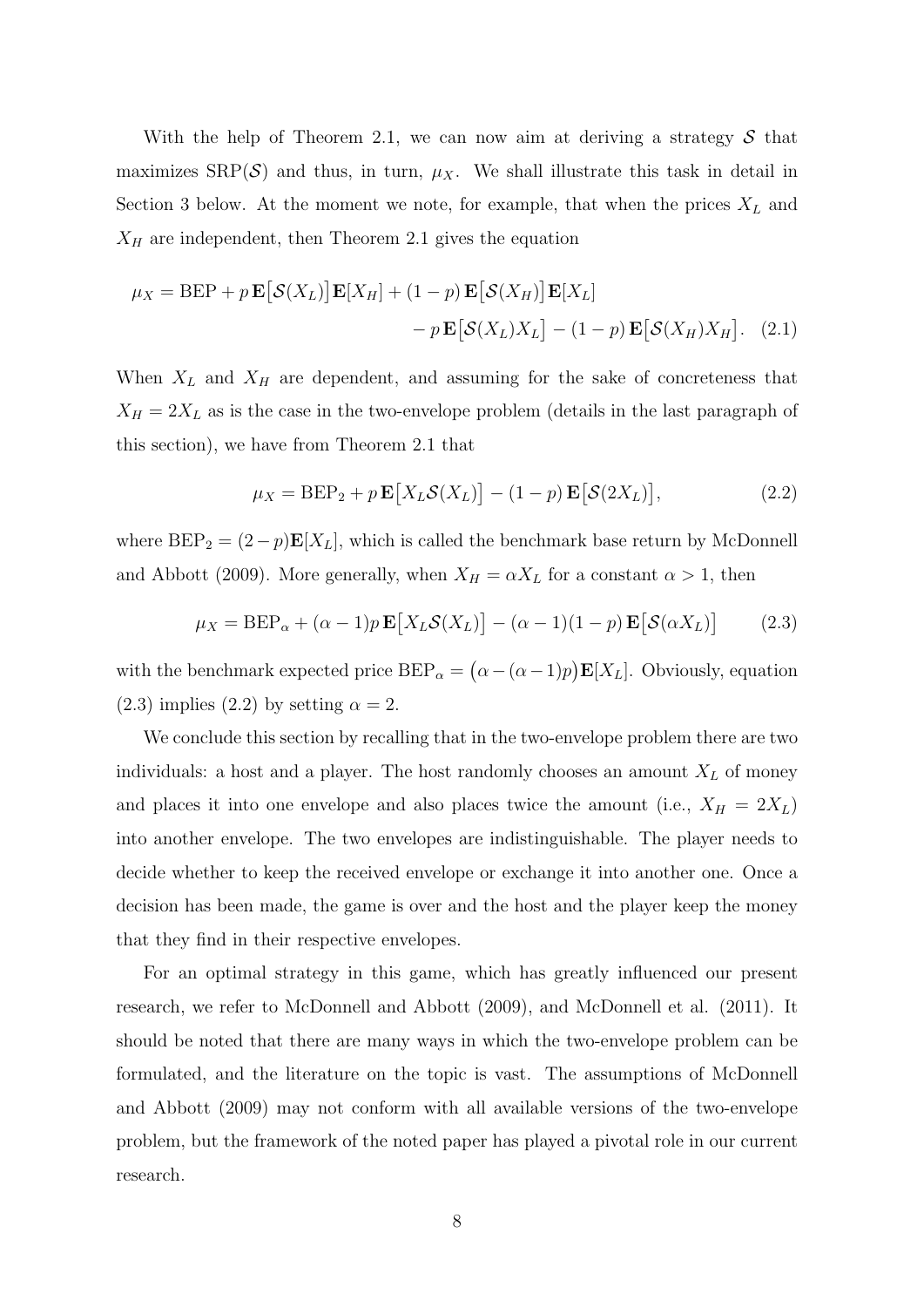## 3 The maximizing strategy

Under various scenarios, in this section we demonstrate how the maximizing strategy  $\mathcal{S}_{\text{max}}$  can be derived and how it looks like. The following corollary to Theorem 2.1 provides an explicit form of the strategy.

**Corollary 3.1** Assume that the random prices  $X_L$  and  $X_H$  have densities  $f_L$  and  $f_H$ , *respectively. Then the maximizing strategy function*  $\mathcal{S}_{\text{max}}(y)$  *is the indicator*  $\mathbf{1}_A(y)$  *of the set*  $A = \{x \in [0, \infty) : \mathcal{H}_{\text{MAX}}(x) > 0\}$ *, where* 

$$
\mathcal{H}_{\text{max}}(x) = p\Big\{\mathbf{E}[X_H|X_L=x] - x\Big\} f_L(x) + (1-p)\Big\{\mathbf{E}[X_L|X_H=x] - x\Big\} f_H(x).
$$

**Proof.** By the definition of  $\text{SRP}(\mathcal{S})$  given in Theorem 2.1 and using the assumption that the random prices  $X_L$  and  $X_H$  have densities, we easily arrive at the equation

$$
SRP(\mathcal{S}) = \int \mathcal{S}(x) \mathcal{H}_{\text{max}}(x) dx.
$$
 (3.1)

Since  $\mathcal{S}(x)$  is always in the interval [0, 1], the maximizing strategy  $\mathcal{S}_{\text{MAX}}(x)$  must be equal to 1 when  $\mathcal{H}_{\text{max}}(x) > 0$  and 0 when  $\mathcal{H}_{\text{max}}(x) \leq 0$ . In other words,  $\mathcal{S}_{\text{max}}(x)$  must be the indicator function  $\mathbf{1}_A(x)$  of the set A defined in the corollary. This finishes the proof of Corollary 3.1.  $\blacksquare$ 

As we shall see in the following two subsections, the maximizing strategy  $S_{\text{max}}$  is quite often a threshold type strategy and takes on the form  $S_b(z) = 1_{[0,b)}(z)$  where b is a 'threshold' that maximizes  $\text{SRP}(\mathcal{S}_b)$ . This strategy means rejecting the first-come offer of size z if  $z < b$  and accepting it if  $z \geq b$ .

#### 3.1 When the prices  $X_L$  and  $X_H$  are independent

Throughout this subsection we assume that the prices  $X_L$  and  $X_H$  are independent random variables. In this case, the maximizing strategy  $S_{\text{MAX}}$  is specified by Corollary 3.1 with the function

$$
\mathcal{H}_{\text{MAX}}(x) = p\{\mathbf{E}[X_H] - x\}f_L(x) + (1-p)\{\mathbf{E}[X_L] - x\}f_H(x). \tag{3.2}
$$

We need to find those  $x \geq 0$  for which  $\mathcal{H}_{\text{max}}(x) > 0$ . The likelihood ratio stochastic dominance (e.g., Denuit et al. 2005; Furman and Zitikis 2008) plays a natural role here.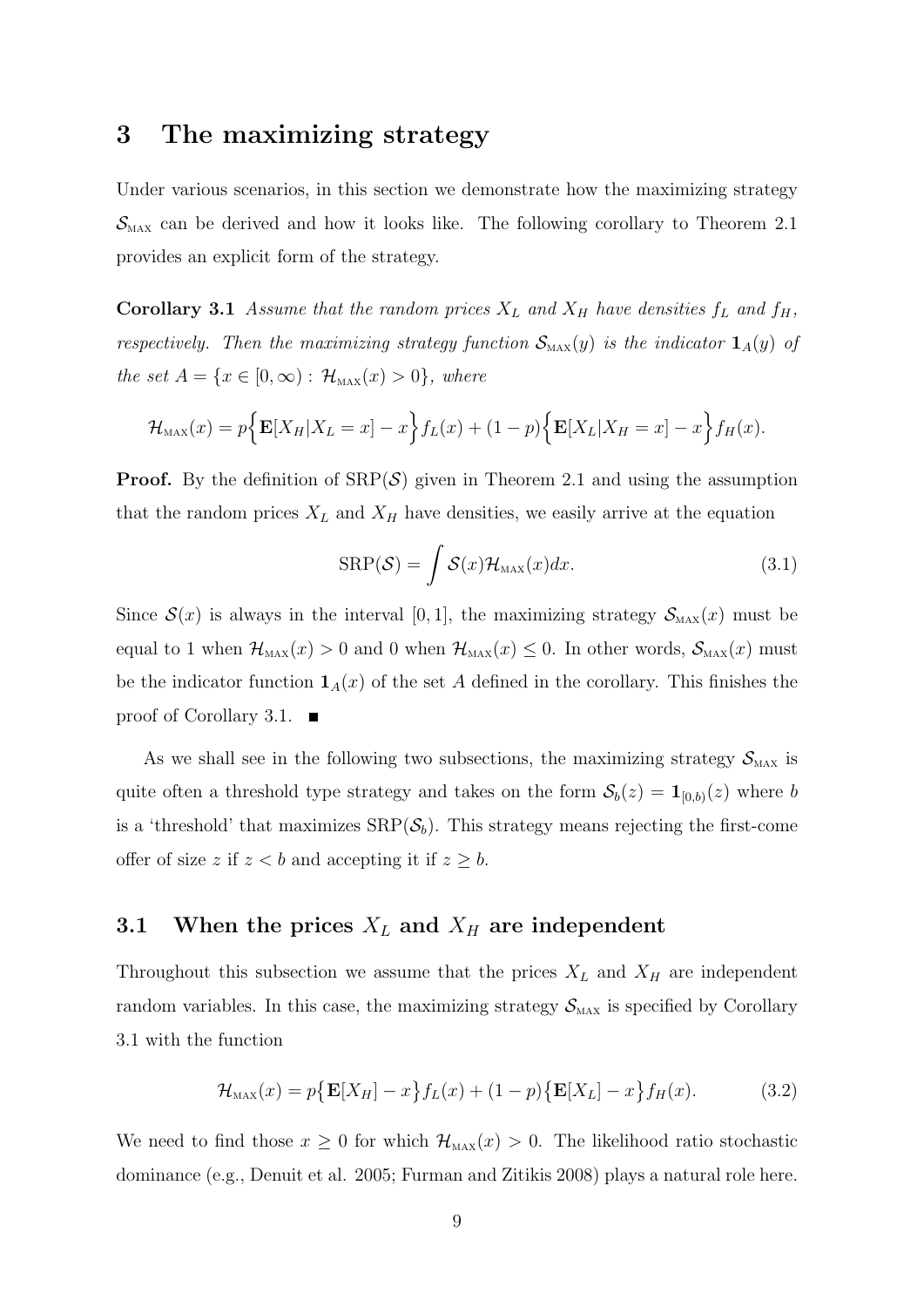Namely, we say that  $X_H$  is larger or, rather, not smaller than  $X_L$  in the likelihood ratio sense, denoted by  $X_H \geq_{LR} X_L$ , if and only if

$$
w(x) = \frac{f_H(x)}{f_L(x)}
$$
 is a non-decreasing function of x. (3.3)

To make the following considerations more transparent, we assume that  $X_L$  and  $X_H$  have same supports, say the interval  $(x_1, x_2)$  for some  $0 \le x_1 < x_2 \le +\infty$ . This means that the two densities  $f_L(x)$  and  $f_H(x)$  are (strictly) positive for all  $x \in (x_1, x_2)$ and equal to 0 outside the interval  $(x_1, x_2)$ .

Note that assumption (3.3) implies that  $\mu_H \geq \mu_L$ , where  $\mu_H = \mathbf{E}[X_H]$  and  $\mu_L =$  $\mathbf{E}[X_L]$ . To prove this inequality, we write  $\mu_H$  as follows:

$$
\mu_H = \int x \frac{f_H(x)}{f_L(x)} f_L(x) dx = \mathbf{E}[X_L w(X_L)].
$$

Consequently,  $\mu_H \geq \mu_L$  if and only if  $\mathbf{Cov}[X_L, w(X_L)] \geq 0$  because  $\mathbf{E}[w(X_L)] =$  $\int f_H(x)dx = 1$ . By Lehmann (1966), the covariance  $\mathbf{Cov}[X_L, w(X_L)]$  is non-negative because the function  $w$  is non-decreasing. For related results with possibly nonmonotonic weight functions  $w$ , we refer to Egozcue et al. (2011), and references therein.

**Theorem 3.1** *Under the above assumptions on the densities*  $f<sub>L</sub>$  *and*  $f<sub>H</sub>$ *, and in particular assuming (3.3), we have that*

$$
S_{\text{max}}(y) = \begin{cases} \mathbf{1}_{(x_1,b)}(y) & \text{when } \mu_L < \mu_H, \\ \mathbf{1}_{(x_1,\mu)}(y) & \text{when } \mu_L = \mu_H (= \mu), \end{cases}
$$
 (3.4)

where  $b = \sup \{x > \mu_L : v(x) > w(x)\}$  with

$$
v(x) = \frac{p(\mu - x)}{(1 - p)(x - \mu_L)}.
$$

**Proof.** The assumptions on the densities  $f<sub>L</sub>$  and  $f<sub>H</sub>$  imply that the means  $\mu<sub>L</sub>$  and  $\mu<sub>H</sub>$ are in the interval  $(x_1, x_2)$ . Moreover, we already know that  $\mu_L \leq \mu_H$ . Keeping in mind that  $f_L(x)$  and  $f_H(x)$  are (strictly) positive for all  $x \in (x_1, x_2)$  and equal to 0 outside the interval  $(x_1, x_2)$ , we need to specify those  $x \in (x_1, x_2)$  for which  $\mathcal{H}_{\text{MAX}}(x) > 0$ .

To this end, we consider the cases  $\mu_L = \mu_H$  and  $\mu_L < \mu_H$  separately; and there can only be these two cases. When  $\mu_L = \mu_H$ , in which case we denote the two expectations by  $\mu$ , we have  $\mathcal{H}_{\text{MAX}}(x) > 0$  if and only if  $x < \mu$ . Hence, the maximizing strategy is  $\mathcal{S}_{\text{max}}(y) = \mathbf{1}_{(x_1,\mu)}(y).$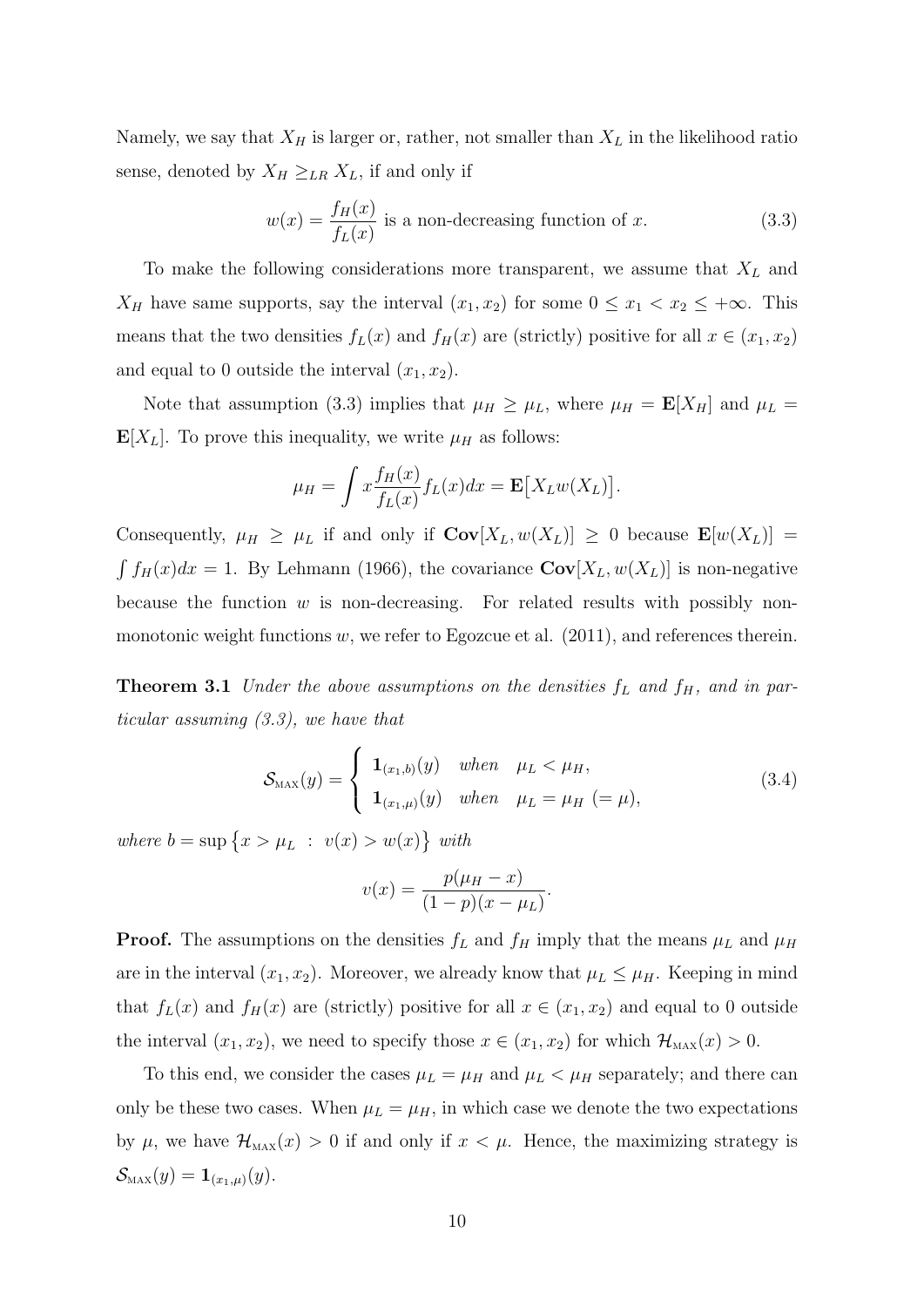When  $\mu_L < \mu_H$ , then  $\mathcal{H}_{\text{max}}(x) > 0$  for all  $x \in (x_1, \mu_L]$  and  $\mathcal{H}_{\text{max}}(x) < 0$  for all  $x \in [\mu_H, x_2]$ . Hence, it remains to specify those  $x \in (\mu_L, \mu_H)$  for which  $\mathcal{H}_{\text{max}}(x) > 0$ . The latter bound is equivalent to  $v(x) > w(x)$ . The function  $v(x)$  is decreasing on the interval  $(\mu_L, \mu_H)$ : it starts with an infinite value at  $x = \mu_L$  and ends with the value 0 at  $x = \mu_H$ . Since the function  $w(x)$  is non-decreasing by assumption (3.3), we therefore must have a point  $b \in (\mu_L, \mu_H)$  such that the bound  $v(x) > w(x)$  holds for all  $x \in (\mu_L, b)$ , and the opposite bound  $v(x) \leq w(x)$  holds for all  $x \in [b, \mu_H)$ . Consequently,  $\mathcal{S}_{\text{MAX}}(y) = \mathbf{1}_{(x_1,b)}(y)$  with the threshold b defined in the formulation of Theorem 3.1. This concludes the proof of Theorem 3.1.  $\blacksquare$ 

#### **3.2** When  $X_H = \alpha X_L$  for a constant  $\alpha > 1$

Here we explore the case when the prices  $X_L$  and  $X_H$  are tied via the equation  $X_H$  =  $\alpha X_L$  for some constant  $\alpha > 1$ . Hence, in particular,  $f_H(x) = (1/\alpha) f_L(x/\alpha)$  and so, by equation (3.1) and some little algebra, we have that

$$
SRP(\mathcal{S}) = (\alpha - 1) \int \mathcal{S}(x) x \left[ pf_L(x) - (1 - p) \frac{1}{\alpha^2} f_L\left(\frac{x}{\alpha}\right) \right] dx.
$$
 (3.5)

Consequently, the maximizing strategy  $S_{\text{MAX}}$  is given by Corollary 3.1 with the function

$$
\mathcal{H}_{\text{max}}(x) = p f_L(x) - (1 - p) \frac{1}{\alpha^2} f_L\left(\frac{x}{\alpha}\right),\tag{3.6}
$$

which in the case  $\alpha = 2$  appears on p. 3316 of McDonnell and Abbott (2009) and also plays a pivotal role throughout the paper of McDonnell et al. (2011).

We shall next illustrate the maximizing strategy  $\mathcal{S}_{\text{MAX}}$  in the case of three parametric distributions that have been noted by several authors dealing with real estate prices (e.g., Gastwirth 1976; Ohnishi et al. 2011).

#### 3.2.1 Uniform distribution of prices

We start with the uniform on  $[A, B]$  distribution, whose density is

$$
f_L(x) = \frac{\mathbf{1}_{[A,B]}(x)}{B-A}
$$

for some parameters  $0 \leq A < B < +\infty$ .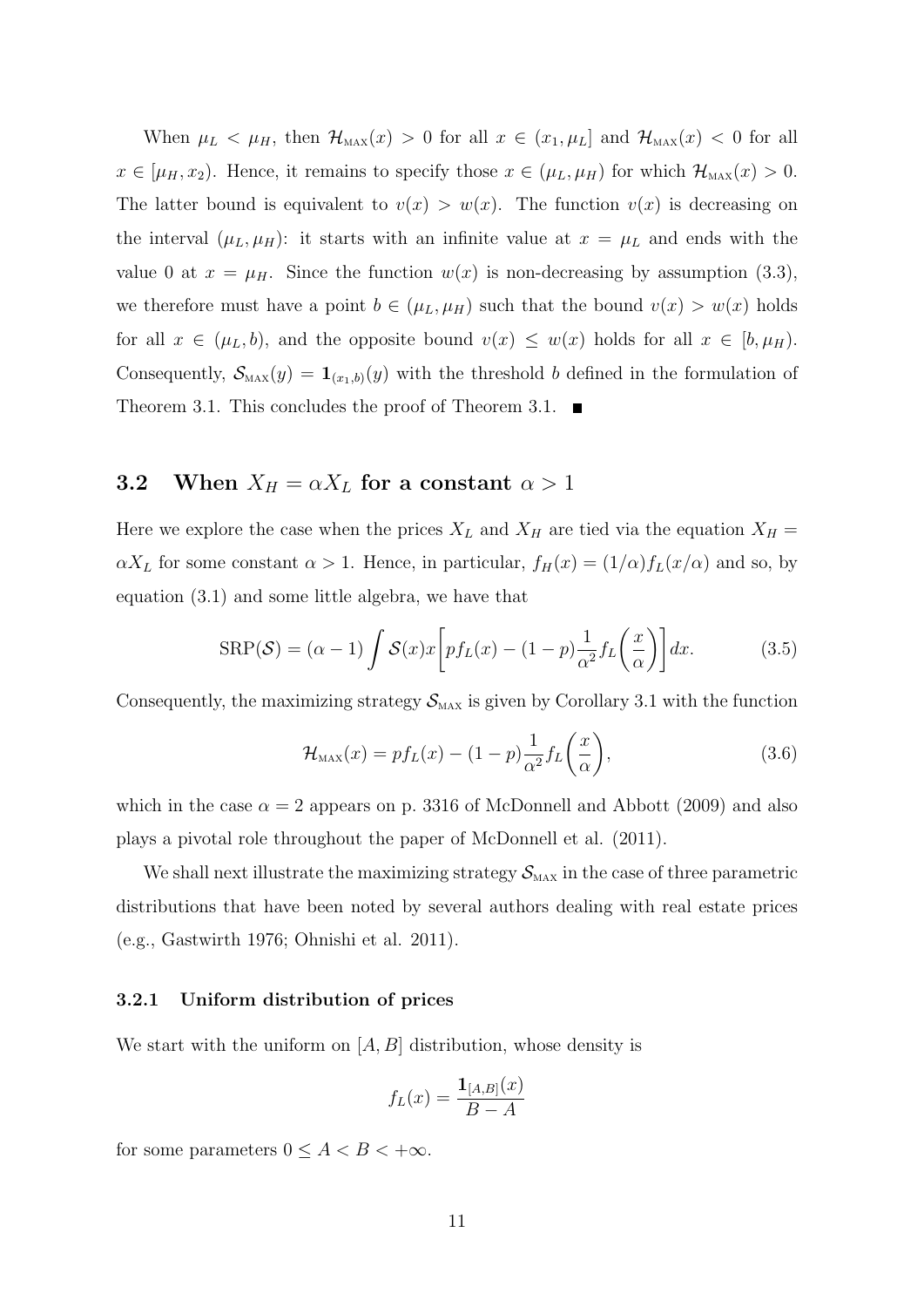**Theorem 3.2** *When*  $X_L$  *is uniform on*  $[A, B]$ *, then* 

$$
\mathcal{S}_{\text{MAX}}(y) = \begin{cases} \mathbf{1}_{[A,\alpha A)}(y) & \text{when } \alpha A \leq B \quad \text{and} \quad p \leq 1/(1+\alpha^2), \\ \mathbf{1}_{[A,B]}(y) & \text{otherwise.} \end{cases}
$$
(3.7)

**Proof.** We need to specify those  $x \in [A, B]$  for which

$$
p\mathbf{1}_{[A,B]}(x) - \frac{1-p}{\alpha^2} \mathbf{1}_{[\alpha A, \alpha B]}(x) > 0.
$$

This is equivalent to checking the bound

$$
\left(\frac{1}{p} - 1\right) \frac{1}{\alpha^2} \mathbf{1}_{[\alpha A, \alpha B]}(x) < \mathbf{1}_{[A, B]}(x).
$$

By considering the cases  $\alpha A > B$  and  $\alpha A \leq B$  separately, with the latter case split into two subcases  $p \leq 1/(1+\alpha^2)$  and  $p > 1/(1+\alpha^2)$ , we arrive at the strategy  $\mathcal{S}_{\text{MAX}}$ given by equation (3.7). This completes the proof of Theorem 3.2.  $\blacksquare$ 

#### 3.2.2 Lognormal distribution of prices

Here we consider the price  $X_L$  that follows the log-normal distribution, whose density is  $\overline{a}$  $\sqrt{2}$ 

$$
f_L(x) = \frac{1}{x\sigma\sqrt{2\pi}} \exp\bigg\{-\frac{\big(\log(x) - \mu\big)^2}{2\sigma^2}\bigg\} \mathbf{1}_{(0,\infty)}(x)
$$

for some parameters  $\mu \in (-\infty, \infty)$  and  $\sigma > 0$ .

Theorem 3.3 *When* X<sup>L</sup> *is log-normal, then*

$$
\mathcal{S}_\text{max}(y) = \mathbf{1}_{(0,b)}(y)
$$

*with the threshold*

$$
b = \sqrt{\alpha} \exp\{\mu\} \left(\frac{p\alpha}{1-p}\right)^{\sigma^2/\log \alpha}.
$$
 (3.8)

**Proof.** We check that  $\mathcal{H}_{\text{MAX}}(x)$  defined by equation (3.6) is positive if and only if

$$
p \frac{1}{x\sigma\sqrt{2\pi}} \exp\left\{-\frac{\left(\log(x) - \mu\right)^2}{2\sigma^2}\right\} > \frac{1-p}{\alpha x\sigma\sqrt{2\pi}} \exp\left\{-\frac{\left(\log(x/\alpha) - \mu\right)^2}{2\sigma^2}\right\}
$$

Canceling out some terms and taking the logarithms of both sides, the above inequality becomes

$$
-\frac{\left(\log(x)-\mu\right)^2}{2\sigma^2} > \log\left(\frac{1-p}{p\alpha}\right) - \frac{\left(\log(x/\alpha)-\mu\right)^2}{2\sigma^2},
$$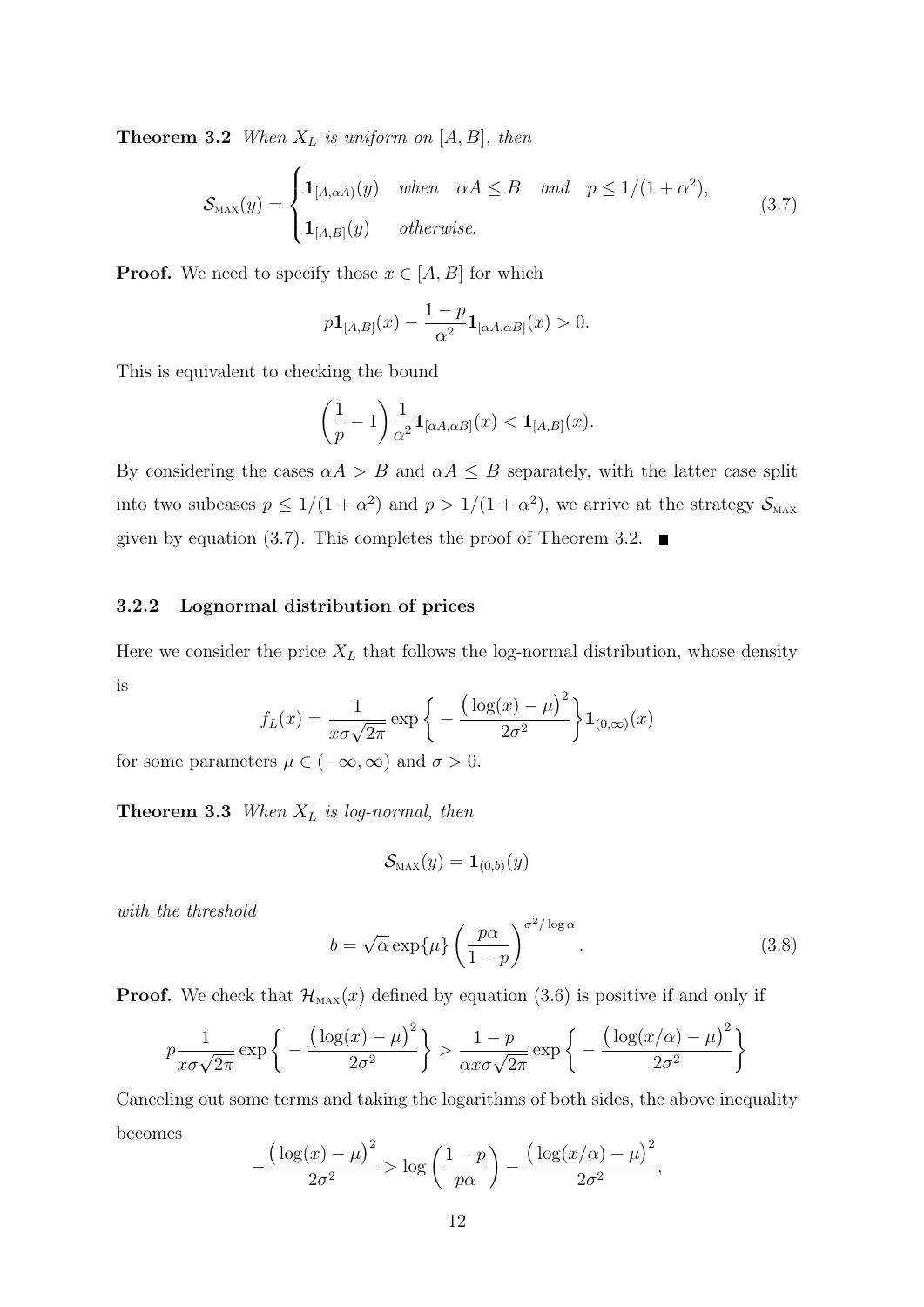which is equivalent to the following one:

$$
x < \exp\left\{\mu - \frac{\sigma^2}{\log \alpha} \log\left(\frac{1-p}{p\alpha}\right) + \frac{\log \alpha}{2}\right\}
$$

$$
= \sqrt{\alpha} \exp\{\mu\} \left(\frac{p\alpha}{1-p}\right)^{\sigma^2/\log \alpha}.
$$

The right-hand side is the threshold b, thus finishing the proof of Theorem 3.3.  $\blacksquare$ 

#### 3.2.3 Pareto distribution of prices

Our final example deals with the price  $X_L$  that follows the Pareto distribution, whose density is

$$
f_L(x) = \frac{\theta}{x_0} \left(\frac{x_0}{x}\right)^{\theta+1} \mathbf{1}_{[x_0, +\infty)}(x)
$$

for some parameters  $x_0 > 0$  and  $\theta > 1$ . Note that the restriction  $\theta > 1$  is necessary for the finiteness of the first moment of  $X_L$ , which we need. The preference of the Pareto distribution over the lognormal distribution when modeling house prices has been noted by Ohnishi et al. (2011).

Theorem 3.4 *When* X<sup>L</sup> *is Pareto, then*

$$
\mathcal{S}_{\text{max}}(y) = \begin{cases} \mathbf{1}_{[x_0, \alpha x_0)}(y) & when \quad p \le 1/(1 + \alpha^{1-\theta}), \\ \mathbf{1}_{[x_0, +\infty)}(y) & otherwise. \end{cases}
$$

**Proof.** We need to know when  $\mathcal{H}_{\text{MAX}}(x)$  defined by equation (3.6) is positive. This is equivalent to checking the inequality

$$
\mathbf{1}_{[x_0,+\infty)}(x) > \frac{1-p}{p} \alpha^{\theta-1} \mathbf{1}_{[\alpha x_0,+\infty)}(x).
$$

When  $x \in [x_0, \alpha x_0)$ , then the above inequality always holds, but when  $x \in [\alpha x_0, \infty)$ , then it holds if and only if  $p > 1/(1 + \alpha^{1-\theta})$ . This completes the proof of Theorem 3.4.

Г

## 4 Concluding notes

The real estate business is a fascinating laboratory for testing theories and techniques of decision theory, economics, probability, psychology, sociology, and other research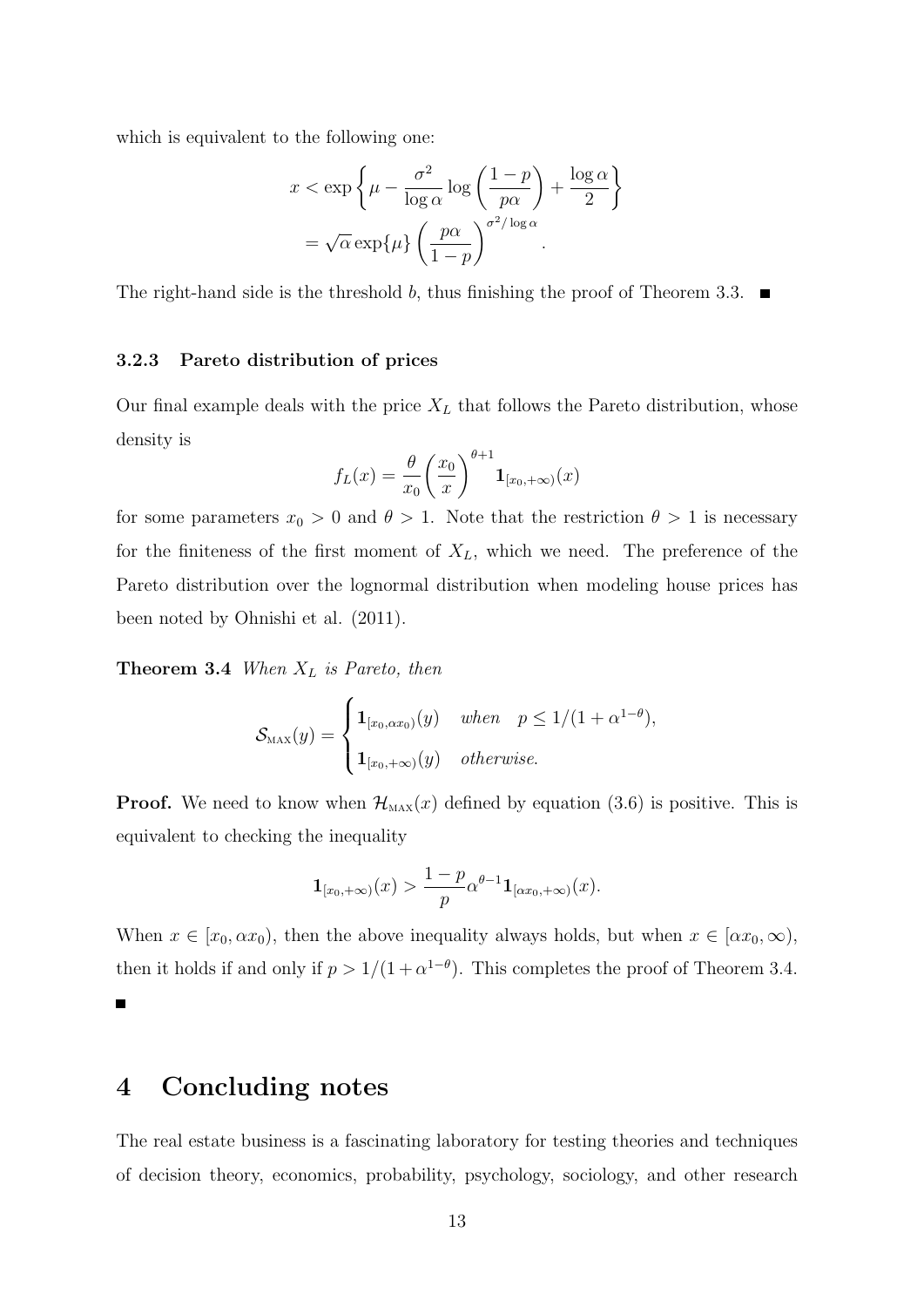areas. It also touches upon several problems, or puzzles, that have fascinated amateur and professional scientists. In this paper, whose main contribution is an optimal realestate seller's strategy in the motivating problem, we have noted a connection between the motivating problem and the well-known two-envelope problem, in the form of McDonnell and Abbott (2009), and McDonnell et al. (2011).

Another closely related problem to developing strategies in the real estate business is the secretary problem, as noted and utilized by Mazalov and Saario (2002), who derived an optimal threshold-type strategy for setting selling prices under the assumption of the sequential arrival of buyers. Mazalov and Saario (2002) assume (for the sake of mathematical simplicity) that the prices are uniformly distributed but their ideas can be extended to other distributions as well.

One can find many fascinating connections between the real estate business and other problems or puzzles of decision theory and related areas, but this has not been the main goal of the present paper.

## Acknowledgments

We are grateful to Broker of Record Andrew Crook, Sales Representatives Jacob Petronis and Dustin Pritchard, and the staff of the Pritchard & Crook Real Estate Brokerage, London, Ontario, for enhancing our understanding of the intricacies of real estate business. This research has been partially supported by the Agencia Nacional de Investigación e Innovación (ANII) of Uruguay, and the Natural Sciences and Engineering Research Council (NSERC) of Canada.

## References

- Albright, S.C. (1977). A Bayesian approach to a generalized house selling problem. *Management Science*, 24, 432–440.
- Anglin, P.M. (2004). How long does it take to buy one house and sell another? *Journal of Housing Economics*, 13, 87–100.
- Anglin, P.M., Rutherford, R. and Springer, T.M. (2003). The trade-off between the selling price of residential properties and time-on-the-market: the impact of price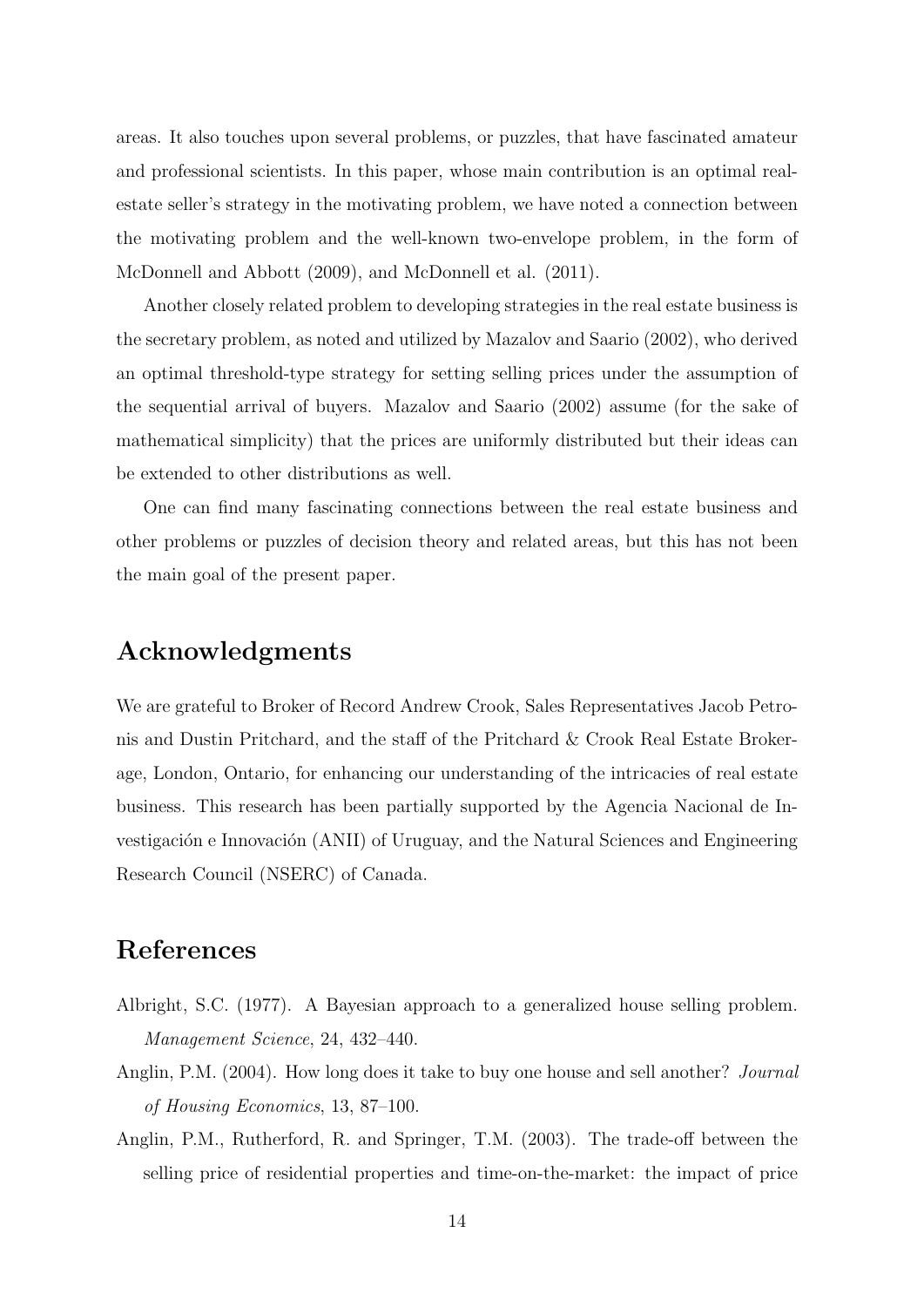setting. *Journal of Real Estate Finance and Economics*, 26 95–111.

- Arnold, M.A. (1999). Search, bargaining and optimal asking prices. *Real Estate Economics*, 27 453–481.
- Biswas, T. and McHardy, J. (2007). Asking price and price discounts: the strategy of selling an asset under price uncertainty. *Theory and Decision*, 62 281–301.
- Brint, A. (2009). Predicting a house's selling price through inflating its previous selling price. *Journal of the Operational Research Society*, 60, 339–347.
- Cheng, P., Lin, L. and Liu, Y. (2008). A model of time-on-market and real estate price under sequential search with recall. *Real Estate Economics*, 36, 813–843.
- DeGroot, M.H. (1970). *Optimal Statistical Decisions*. McGraw-Hill, New York.
- Deng, Y., Gabriel, S.A., Nishimura, K.G. and Zheng, D. (2013). Optimal pricing strategy in the case of price dispersion: new evidence from the Tokyo housing market. *Real Estate Economics*, 41.
- Denuit, M., Dhaene, J., Goovaerts, M. and Kaas, R. (2005). *Actuarial Theory for Dependent Risks: Measures, Orders and Models*. Wiley, Chichester.
- Egozcue, M., Fuentes García, L., Wong, W.K. and Zitikis, R. (2011). The covariance sign of transformed random variables with applications to economics and finance. *IMA Journal of Management Mathematics*, 22, 291–300.
- Furman, E. and Zitikis, R. (2008). Weighted premium calculation principles. *Insurance: Mathematics and Economics*, 42, 459–465.
- Gastwirth, J.L. (1976). On probabilistic models of consumer search for information. *Quarterly Journal of Economics*, 90, 38–50.
- Glower, M., Haurin, D.R. and Hendershott, P.H. (1998). Selling time and selling price: the influence of investor motivation. *Real Estate Economics*, 26, 719–740.
- Horowitz, J.L. (1992). The role of the list price in housing markets: theory and an econometric model. *Journal of Applied Econometrics*, 7, 115–129.
- Jares, T.E., Larsen, J.E. and Zorn, T.S. (2000). An optimal incentive system for real estate agents. *Journal of Real Estate Research*, 20, 49–59.
- Larsen, J.E. and Park, W.J. (1989). Non-uniform percentage brokerage commissions and real estate market performance. *Journal of the American Real Estate and Urban Economics Association*, 17, 422–438.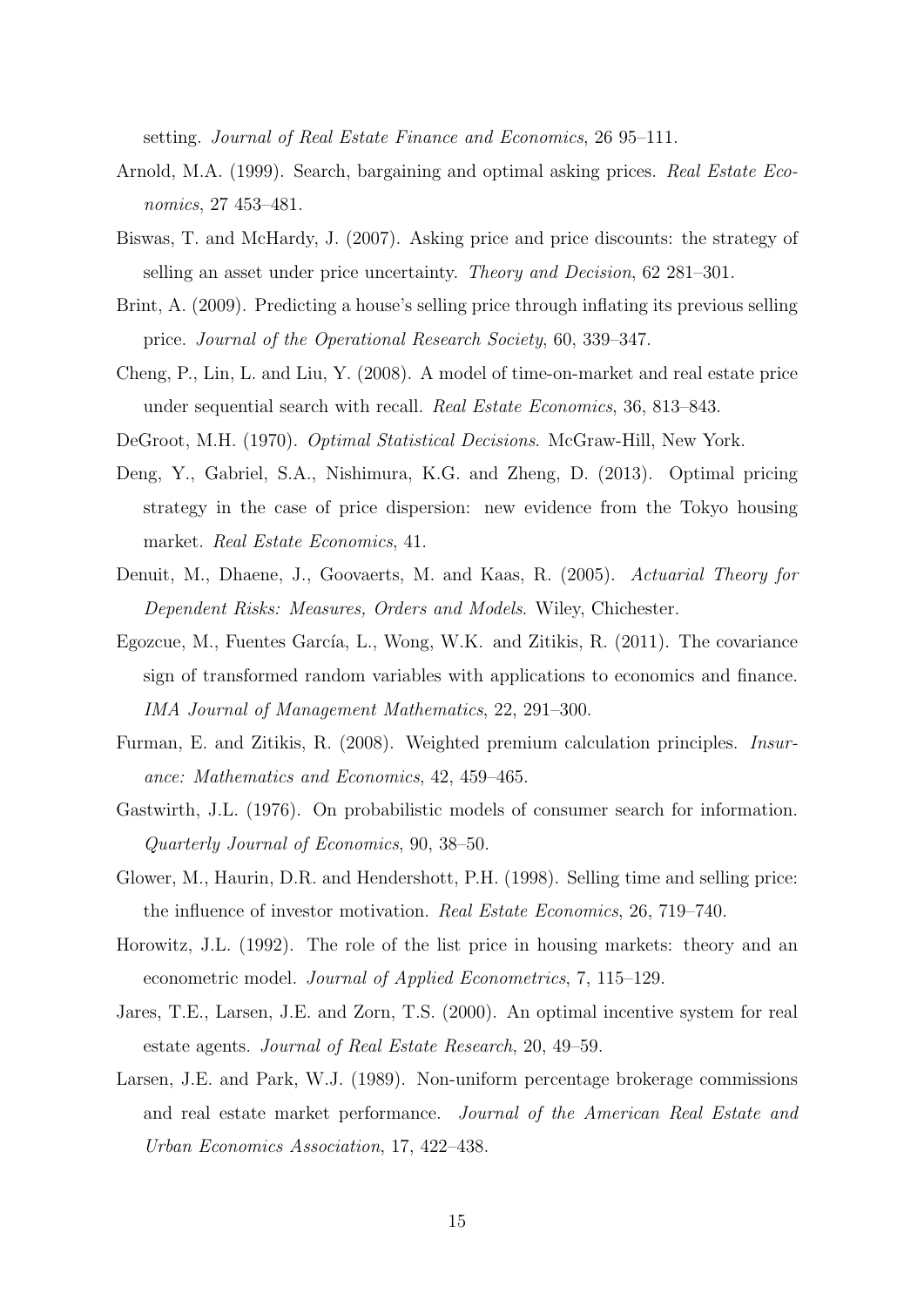- Lehmann, E.L. (1966). Some concepts of dependence. *Annals of Mathematical Statistics*, 37, 1137–1153.
- Lippman, S.A. and McCall, J.J. (1976). The economics of job search: a survey. *Economic Inquiry*, 14, 155–189.
- Mazalov, V.V. and Saario, V. (2002). The house-selling problem with reward rate criterion. *Journal of Applied Probability*, 39, 644–649.
- McDonnell, M.D. and Abbott, D. (2009). Randomized switching in the two-envelope problem. *Proceedings of the Royal Society A*, 465, 3309–3322.
- McDonnell, M.D., Grant, A.J., Land, I., Vellambi, B.N., Abbott, D., and Lever, K. (2011). Gain from the two-envelope problem via information asymmetry: on the suboptimality of randomized switching. *Proceedings of the Royal Society A*, 467, 2825–2851.
- Miceli, T.J. (1989). The optimal duration of real estate listing contracts. *Journal of the American Real Estate and Urban Economics Association*, 17, 267–277.
- Nelson, P. (1970). Information and consumer behavior. *Journal of Political Economy*, 78, 311–329.
- Ohnishi, T., Mizuno, T., Shimizu, C. and Watanabe, T. (2011). The evolution of house price distribution. *RIETI Discussion Paper*, Series 11-E-019, 20 pages.
- Read, C. (1988). Price strategies for idiosyncratic goods the case of housing. *Journal of the American Real Estate and Urban Economics Association*, 16, 379–395.
- Riley, J. and Zeckhauser, R. (1983). Optimal selling strategies: when to haggle, when to hold firm. *Quarterly Journal of Economics*, 98, 267–289.
- Rosenfield, D.B., Shapiro, R.D. and Butler, D.A. (1983). Optimal strategies for selling an asset. *Management Science*, 29, 1051–1061.
- Salant, S.W. (1991). For sale by owner: when to use a broker and how to price the house. *Journal of Real Estate Finance and Economics*, 4, 157–173.
- Sirmans, C.F., Turnbull, G.K. and Dombrow, J. (1995). Quick house sales: investor mistake or luck? *Journal of Housing Economics*, 4, 230–243.
- Stigler, G.J. (1961). The economics of information. *Journal of Political Economy*, 69, 213–225.
- Yavas, A. and Yang, S. (1995). The strategic role of listing price in marketing real